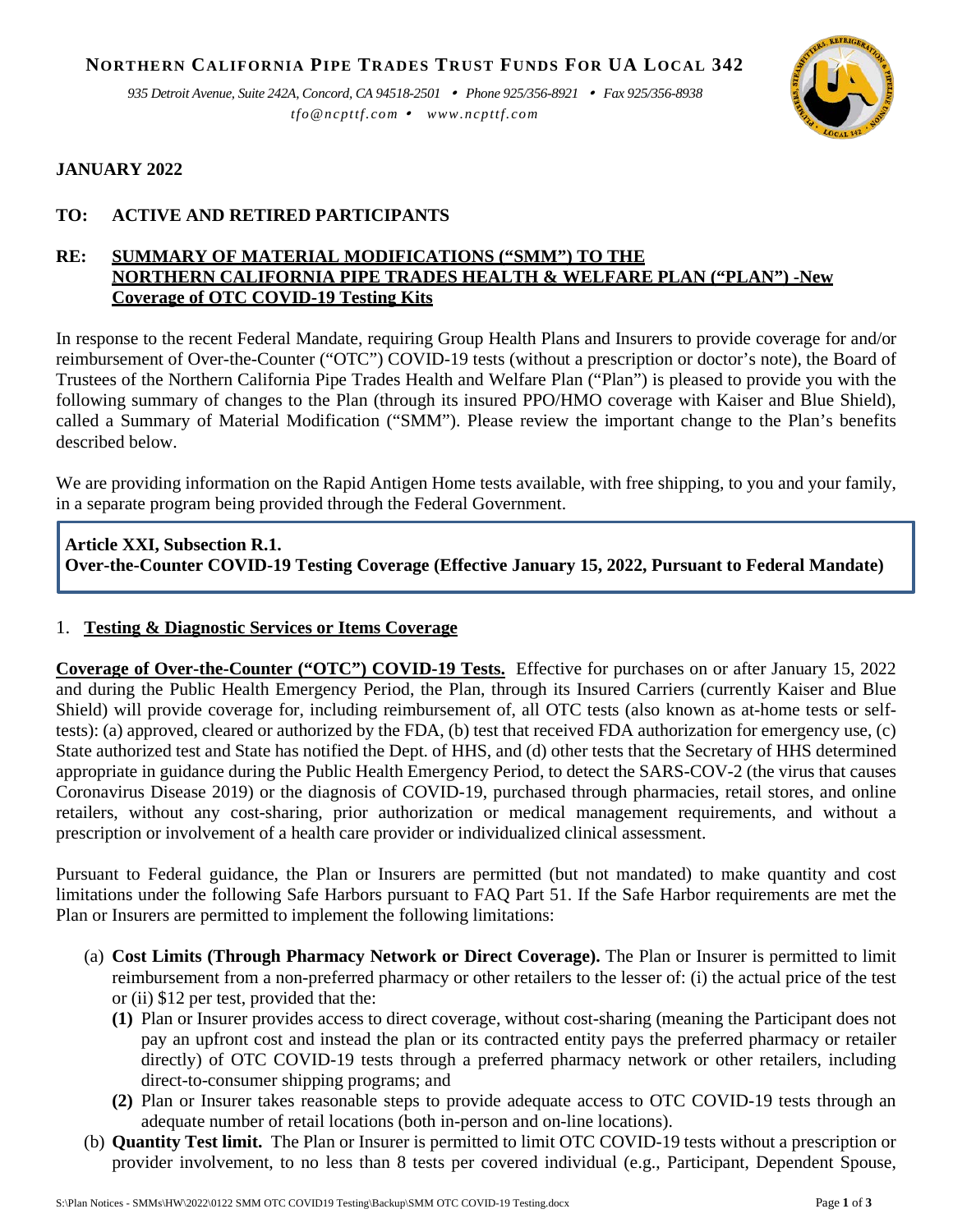Dependent Child) per 30-day period or calendar month. In applying the quantity limit of 8, the Plan or Insurer may count each test separately, even if multiple tests are sold in one package. The Plan or Insurer is permitted to set more generous limits although not mandated.

If the above Safe Harbors (a) is not met (for example, if there are delays that are significantly longer than the amount of time it takes to receive other items under, if applicable, the Plan or Insurer's direct-to-consumer shipping program), the Plan or Insurer must provide coverage of the OTC COVID-19 test without cost-sharing and cannot deny coverage and cannot set limits relating to reimbursement on the amount of OTC COVID-19 tests.

If the above Safe Harbor (b) is not met (for example, OTC COVID-19 test with doctor's note), the Plan or Insurer must provide coverage of the OTC COVID-19 test without cost-sharing and cannot deny coverage and cannot set quantity limits.

To address suspected fraud or abuse the Plan or Insurer is permitted to require reasonable documentation of proof of purchase with a claim for reimbursement for the cost of the OTC COVID-19 test or require a self-attestation.

# **How To Get OTC COVID-19 Tests Through Kaiser or Blue Shield**

**1.** *For KAISER HMO Participants (including Kaiser Permanente Senior Advantage ["KPSA"] Participants)***, you can submit a claim for reimbursement of FDA-approved rapid antigen home tests purchased through local drug stores or online, by signing onto** *[https://healthy.kaiserpermanente.org](https://healthy.kaiserpermanente.org/)***.** Kaiser has indicated that in the incoming days, as supply of tests increases, Kaiser will make more rapid home antigen tests available to its members. The claim must include an itemized purchase receipt with test name, date of purchase, price, and number of tests. You must also include a photo of the QR or UPC bar code cut out of the rapid antigen home test box.

#### **Guidance on types of COVID-19 tests**

**Rapid antigen home tests** are a fast, easy way to get a quick result if members have symptoms, think they have been exposed to someone with COVID-19, or plan to gather indoors with those who may be at risk including unvaccinated children, older individuals, and those who are immunocompromised. Results are typically available within 30 minutes. < *[https://www.fda.gov/medical-devices/coronavirus-disease-2019-covid-19](https://www.fda.gov/medical-devices/coronavirus-disease-2019-covid-19-emergency-use-authorizations-medical-devices/in-vitro-diagnostics-euas-antigen-diagnostic-tests-sars-cov-2) [emergency-use-authorizations-medical-devices/in-vitro-diagnostics-euas-antigen-diagnostic-tests-sars-cov-](https://www.fda.gov/medical-devices/coronavirus-disease-2019-covid-19-emergency-use-authorizations-medical-devices/in-vitro-diagnostics-euas-antigen-diagnostic-tests-sars-cov-2)[2](https://www.fda.gov/medical-devices/coronavirus-disease-2019-covid-19-emergency-use-authorizations-medical-devices/in-vitro-diagnostics-euas-antigen-diagnostic-tests-sars-cov-2)*>

**PCR tests** are usually processed in a lab and results are typically available in 1-3 days. At Kaiser Permanente, PCR tests are required for members who are coming in for certain clinical procedures that require a negative test in advance. For more detail, visit our COVID-19 testing FAQs:

[*[https://healthy.kaiserpermanente.org/health-wellness/coronavirus-information/testing#faqs](https://healthy.kaiserpermanente.org/health-wellness/coronavirus-information/testing) ]*

**2. For BLUE SHIELD PPO/HMO Active Participants ONLY, you can submit a claim for reimbursement for FDA approved or FDA emergency use authorized OTC COVID-19 tests by submitting a Subscriber's Statement of Claim Form and proof of purchase receipt. Please further note Blue Shield will NOT be reimbursing OTC COVID-19 tests for Retirees (This reimbursement program is only for Active Participants and their eligible Dependents).**

## **Please visit the following Blue Shield CA website:**

[https://www.blueshieldca.com/bsca/bsc/wcm/connect/sites/sites\\_content\\_en/coronavirus/how-to-file](https://www.blueshieldca.com/bsca/bsc/wcm/connect/sites/sites_content_en/coronavirus/how-to-file-claim-covid-test-reimbursement)*[claim-covid-test-reimbursement.](https://www.blueshieldca.com/bsca/bsc/wcm/connect/sites/sites_content_en/coronavirus/how-to-file-claim-covid-test-reimbursement)*

Blue Shield requires that if you have more than one purchase receipt to submit, you will need to complete a separate form for each receipt. Complete the forms and send to: